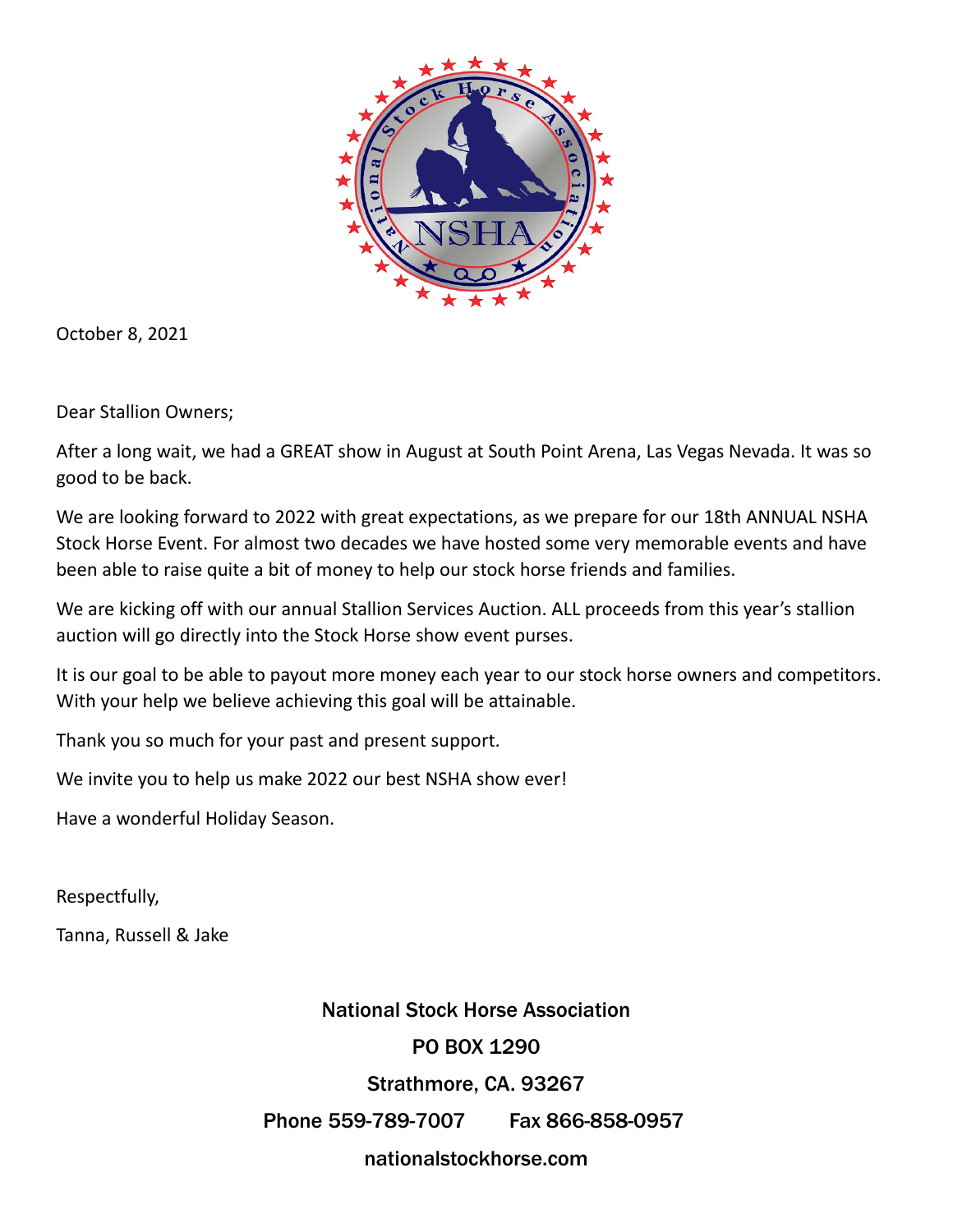

| I agree to send video, text and pictures of my stallion to participate in this event. |      |
|---------------------------------------------------------------------------------------|------|
| The media will become the property of the National Stock Horse Association.           |      |
|                                                                                       |      |
|                                                                                       |      |
|                                                                                       |      |
|                                                                                       |      |
|                                                                                       | – No |
|                                                                                       |      |

Along with this contract, please enclose lineage of stallion and photos for use in the stallion auction ads and NSHA website.

Your generous donation will benefit the 18<sup>th</sup> Annual NSHA Stock Horse Show.

I hereby agree to give NSHA, who is sponsoring the NSHA Stallion Services Auction, one breeding. All parties to this agreement are further bound and agree to all of the following terms and conditions.

 1. Breeding is good for 2022 breeding season only. Responsibility of mare owner to know said stallion's breeding season months and collection dates.

2. Specify by circling the breed of mare, AQHA or APHA or Grade.

3. If not transported semen, mare is to be sound for breeding, checked by licensed veterinarian and has a clean certificate of health. This certificate to be presented to the owner of the stallion or stallion manager before said mare would be bred.

4. This package does not include mare care boarding, or transported semen fees. Charges including veterinarian, transportation, boarding, farrier and updated shots will be borne by mare owner. Same applies to transported semen. If available, all costs will be borne by the mare owner.

5. That should the above stallion die or become unfit for breeding purposes and said mare has not been serviced by said stallion, then any moneys paid by mare owner to the NSHA Stallion Auction shall, upon proper verification of the above mentioned stallion owner, be given credit to purchase another stallion fee in the succeeding NSHA Stallion Services Auction. If credit balance remains, credit will be issued for the balance for the second year.